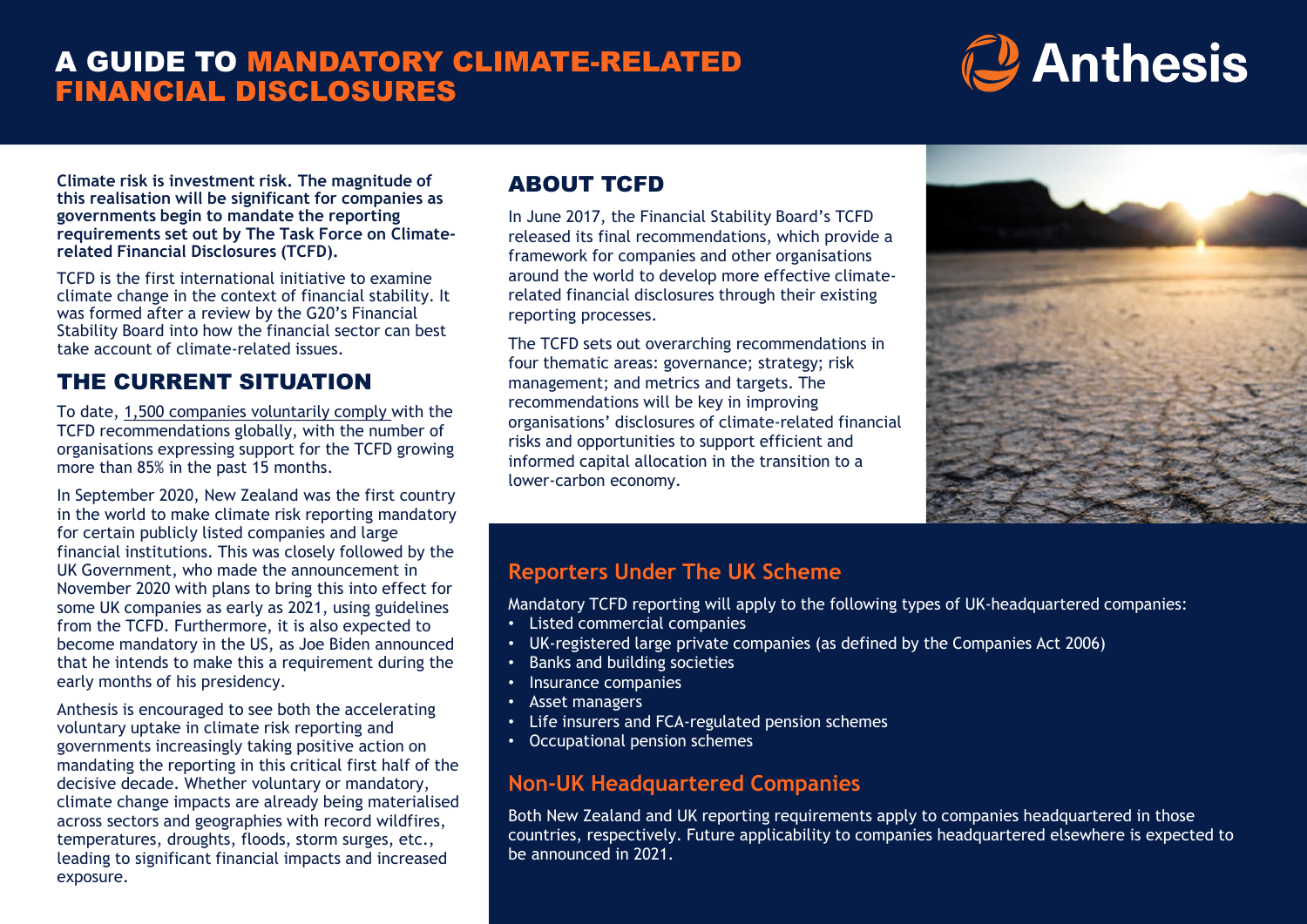

## OUR APPROACH

Our interpretation of global TCFD guidance is that clients need to start simple with an effective organisational approach and an open mind-set to go beyond conventional strategic thinking, as set out in the latest TCFD guidance [released on the 29th October 2020.](https://www.fsb-tcfd.org/publications/)

From our experience of working on climate risk and implementing the recommendations of TCFD over the last five years, we recommend the following approach to tackling climate-related risk disclosure.

We have broken this down into three bitesize chunks: Engagement, Modelling and Strategy.



#### CLIMATE RISK ENGAGEMENT

- Education is key to working with stakeholders to demystify the challenges and understand the financial and commercial impacts of climate change, including climate opportunities.
- The first step is to screen the risks and opportunities that climate change poses to each area of the organisation, facilitated by a climate and TCFD expert.
- An effective way to assess these risks and opportunities is to use an approach that allows stakeholders to drive what is most important to their organisation. This provides significantly more value and transparency over an approach where a thirdparty tells stakeholders what they perceive to be the key risks and opportunities.
- The screening will result in a list of climate risks of concern or opportunities of interest that are of most relevance and have the greatest impact on the organisation.

#### MODELLING CLIMATE RISK

- The [TCFD Strategy](https://www.tcfdhub.org/strategy/) recommendations also call for the disclosure of the impact of the climate-related risks and opportunities on financial planning under different climate scenarios.
- While the TCFD recognise the difficulty of translating forward-looking scenarios into meaningful financial implications, its latest guidance suggests that it is important to provide a broad conceptualisation of possible financial pathways at a ≥10-year time horizon.
- Clear quantitative insights into scenarios of concern and the resilience of business operations helps organisations achieve a preferred future, and even utilise climate opportunities.

#### CLIMATE RISK STRATEGY

- The strategy should bring together all four areas of the TCFD recommendations: Governance, Strategy, Risk Management, Metrics & Targets, to ensure appropriate steps are taken toward resilience in a fast-changing, uncertain world.
- The strategy will help the organisation leverage recommendation areas in future strategic planning, business continuity processes and public disclosure, without the need for reinventing governance processes.